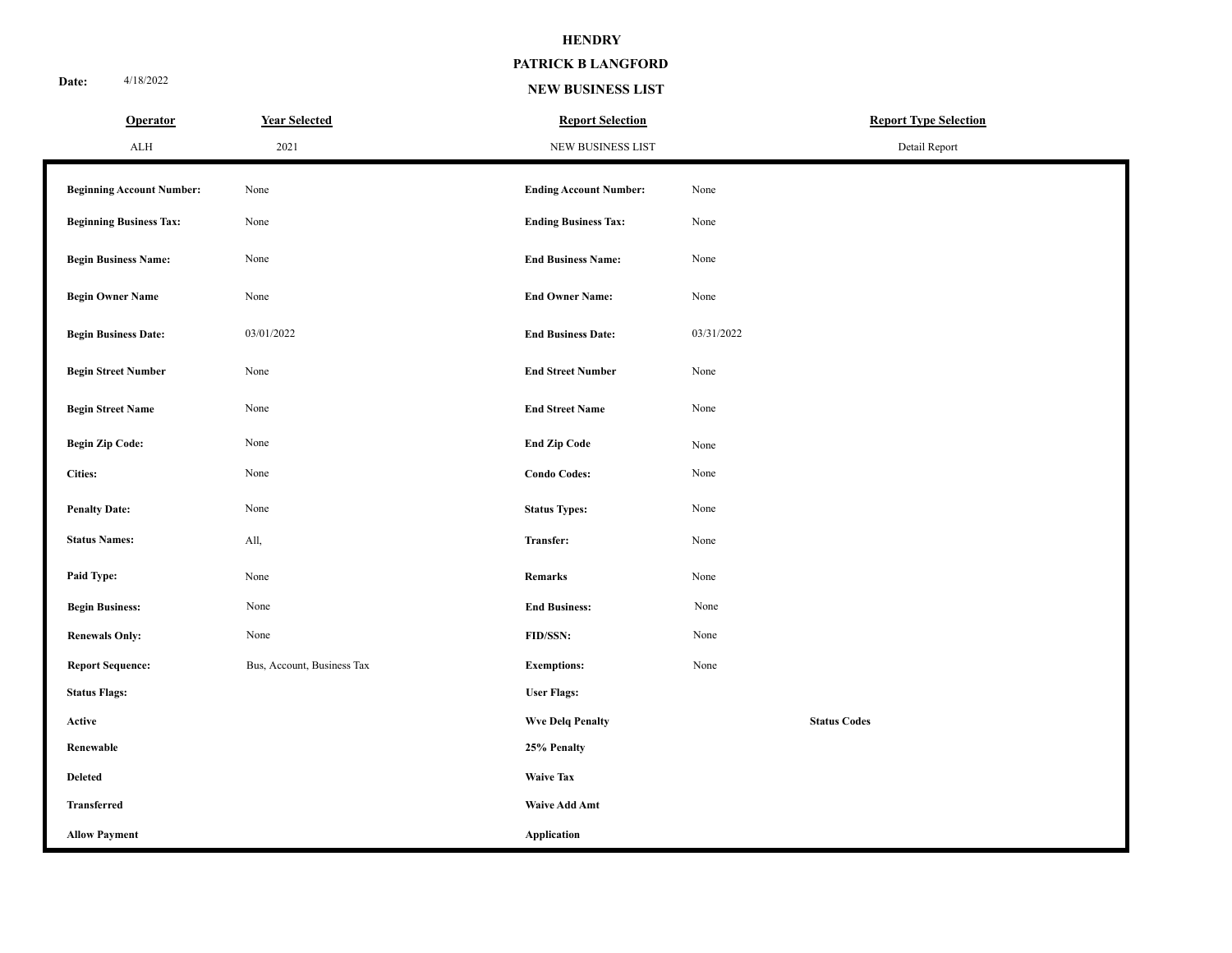| 4/18/2022<br>Date:           |                                                                                                          |                                                                                    | <b>NEW BUSINESS LIST</b> |                                             |                              |               | Page 1 of 5                                |
|------------------------------|----------------------------------------------------------------------------------------------------------|------------------------------------------------------------------------------------|--------------------------|---------------------------------------------|------------------------------|---------------|--------------------------------------------|
|                              |                                                                                                          | Operator:                                                                          | <b>ALH</b><br>Year:      | 2021                                        |                              | <b>Billed</b> |                                            |
| <b>Acct /Bus Tax No./FID</b> | Name & Address                                                                                           | <b>Transferred/Rmks</b>                                                            | <b>Bus Description</b>   | <b>Class</b>                                | <b>Units</b>                 | Tax           | <b>Amount Information</b>                  |
| 9126<br>2006258475438        | TANIA S HAIR DESIGNER CORP<br><b>MULET TANIA</b><br>980 ANVIL CIR UNIT 103<br><b>LABELLE</b><br>FL 33935 | No<br>NON EXEMPT<br><b>ACTIVE ACCOUNT</b><br>03/31/2022<br><b>Bus Date:</b>        | <b>BEAUTY SALON</b>      | $18\,$                                      | 2                            | 11.00         | 11.00<br>Tax Amt                           |
|                              | Situs: 980 ANVIL CIR UNIT 103<br>LABELLE FL 33935                                                        | (786)916-9640<br>Phone:                                                            |                          |                                             |                              |               |                                            |
|                              |                                                                                                          |                                                                                    |                          | Payment Date<br><b>Business Tax Totals:</b> | 03/31/2022<br>$\overline{2}$ |               | Paid Tax<br>11.00<br>0.00<br>11.00 Tax Due |
| 1009128<br>2006258475439     | TANIA S HAIR DESIGNER CORP<br><b>MULET TANIA</b><br>980 ANVIL CIR UNIT 103<br><b>LABELLE</b><br>FL 33935 | No<br><b>NON EXEMPT</b><br><b>ACTIVE ACCOUNT</b><br>03/31/2022<br><b>Bus Date:</b> | <b>BEAUTY SALOON</b>     | 18                                          | 2                            | 16.00         | 16.00<br>Tax Amt                           |
|                              | Situs: 980 ANVIL CIR UNIT 103<br>LABELLE FL 33935                                                        | $(786)916-9640$<br>Phone:                                                          |                          |                                             |                              |               |                                            |
|                              |                                                                                                          |                                                                                    |                          | Payment Date                                | 03/31/2022                   |               | 16.00<br>Paid Tax                          |
|                              |                                                                                                          |                                                                                    |                          | <b>Business Tax Totals:</b>                 | 2                            | 16.00         | 0.00<br>Tax Due                            |
| 9098<br>2006258475424        | PRESTIGE CLEANING SERVICES<br>VALADEZ TANIA A<br>1011 NALLS CT #11<br><b>CLEWISTON</b><br>FL 33440       | No<br><b>NON EXEMPT</b><br><b>ACTIVE ACCOUNT</b><br>03/01/2022<br><b>Bus Date:</b> | <b>CLEANING SERVICE</b>  | 18                                          | 1                            | 11.00         | 11.00<br>Tax Amt                           |
|                              | <b>Situs: 1011 NALLS CT #11</b><br><b>CLEWISTON FL 33440</b>                                             | $(863)677 - 1395$<br>Phone:                                                        |                          |                                             |                              |               |                                            |
|                              |                                                                                                          |                                                                                    |                          | Payment Date<br><b>Business Tax Totals:</b> | 03/01/2022<br>-1             | 11.00         | Paid Tax<br>11.00<br>0.00<br>Tax Due       |
| 9102<br>2006258475426        | <b>GAVILAN CARPENTRY INC</b><br><b>RAMIREZ PEDRO</b><br>523 BROWARD AV<br><b>LABELLE</b><br>FL 33935     | No<br><b>NON EXEMPT</b><br><b>ACTIVE ACCOUNT</b><br>03/03/2022<br><b>Bus Date:</b> | CONTRACTOR- CARPENTRY    | 6                                           | $\overline{1}$               |               | $9.00$ Tax Amt<br>9.00                     |
|                              | Situs: 523 BROWARD AV<br>LABELLE FL 33935                                                                | $(863)673 - 5250$<br>Phone:                                                        |                          |                                             |                              |               |                                            |
|                              |                                                                                                          |                                                                                    |                          | Payment Date<br><b>Business Tax Totals:</b> | 03/07/2022<br>$\mathbf{1}$   |               | 9.00<br>Paid Tax<br>0.00<br>9.00 Tax Due   |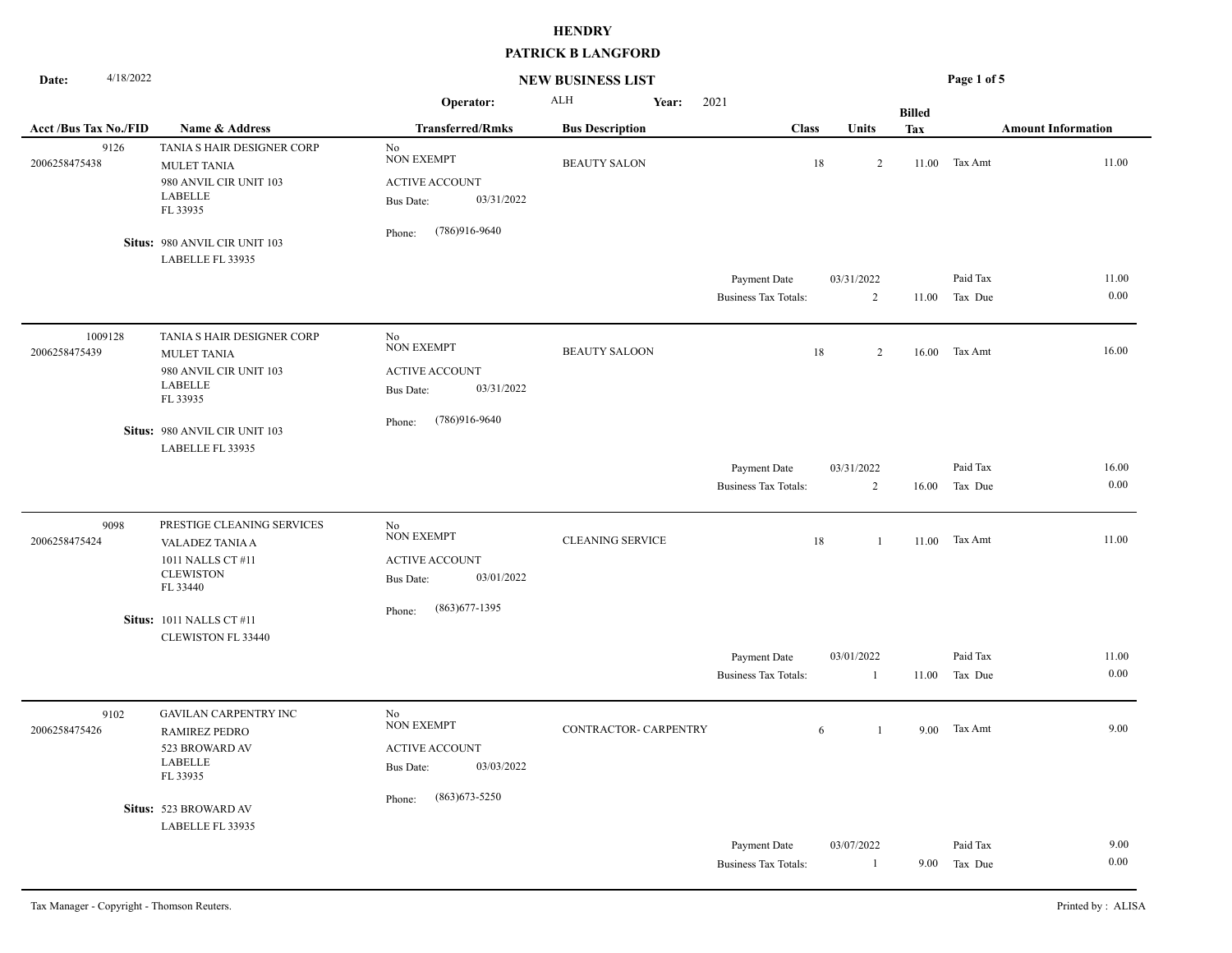| 4/18/2022<br>Date:          |                                                                                                         | <b>NEW BUSINESS LIST</b>                                                           |                          |                                             | Page 2 of 5                  |               |                                      |  |
|-----------------------------|---------------------------------------------------------------------------------------------------------|------------------------------------------------------------------------------------|--------------------------|---------------------------------------------|------------------------------|---------------|--------------------------------------|--|
|                             |                                                                                                         | Operator:                                                                          | <b>ALH</b><br>Year:      | 2021                                        |                              | <b>Billed</b> |                                      |  |
| <b>Acct/Bus Tax No./FID</b> | Name & Address                                                                                          | <b>Transferred/Rmks</b>                                                            | <b>Bus Description</b>   | <b>Class</b>                                | Units                        | <b>Tax</b>    | <b>Amount Information</b>            |  |
| 1009100<br>2006258475425    | <b>GAVILAN CARENTRY INC</b><br><b>RAMIREZ PEDRO</b><br>523 BROWARD AVE<br><b>LABELLE</b><br>FL 33935    | $\rm No$<br><b>NON EXEMPT</b><br><b>ACTIVE ACCOUNT</b><br>03/03/2022<br>Bus Date:  | CONTRACTOR- CARPENTRY    |                                             | 6<br>-1                      | 20.00         | 20.00<br>Tax Amt                     |  |
|                             | Situs: 523 BROWARD AVE<br>LABELLE FL 33935                                                              | (239)209-2895<br>Phone:                                                            |                          |                                             |                              |               |                                      |  |
|                             |                                                                                                         |                                                                                    |                          | Payment Date<br><b>Business Tax Totals:</b> | 03/07/2022<br>$\mathbf{1}$   | 20.00         | 20.00<br>Paid Tax<br>0.00<br>Tax Due |  |
| 9108<br>2006258475429       | REFRESHING DEVELOPMENT CENTER INC No<br>MOODY TRACI L<br>PO BOX 3520<br>CLEWISTON FL 33440              | NON PROFIT ORGANIZATION<br><b>ACTIVE ACCOUNT</b><br>03/08/2022<br><b>Bus Date:</b> | <b>COUNSELOR</b>         |                                             | 17<br>$\mathbf{1}$           |               |                                      |  |
|                             | Situs: 943 DELLA TOBIAS AVE<br>CLEWISTON FL 33440                                                       | $(863)233 - 9035$<br>Phone:                                                        |                          |                                             |                              |               |                                      |  |
|                             |                                                                                                         |                                                                                    |                          | Payment Date<br><b>Business Tax Totals:</b> | 03/08/2022<br>$\mathbf{1}$   |               | 0.00<br>Tax Due                      |  |
| 9114<br>2006258475432       | ZACHARY GOMEZ LABELLE FENCE<br><b>GOMEZ ZACHARY</b><br>4016 SCHOOL CIRCLE<br><b>LABELLE</b><br>FL 33935 | No<br><b>NON EXEMPT</b><br><b>ACTIVE ACCOUNT</b><br>03/16/2022<br><b>Bus Date:</b> | FENCE ERECTION           |                                             | 6<br>$\mathbf{1}$            | 9.00          | 9.00<br>Tax Amt                      |  |
|                             | Situs: 4016 SCHOOL CIRCLE<br>LABELLE FL 33935                                                           | (239)900-7506<br>Phone:                                                            |                          |                                             |                              |               |                                      |  |
|                             |                                                                                                         |                                                                                    |                          | Payment Date<br><b>Business Tax Totals:</b> | 03/16/2022<br>$\mathbf{1}$   | 9.00          | Paid Tax<br>9.00<br>0.00<br>Tax Due  |  |
| 9104<br>2006258475427       | JESSICA ZUNIGA'S LANDSCAPING<br>ZUNIGA JESSICA<br>421 PALMETTO AV<br><b>LABELLE</b><br>FL 33935         | No<br><b>NON EXEMPT</b><br><b>ACTIVE ACCOUNT</b><br>03/04/2022<br><b>Bus Date:</b> | LAWN SERVICE/LANDSCAPING |                                             | 18<br>2                      | 11.00         | 11.00<br>Tax Amt                     |  |
|                             | Situs: 421 PALMETTO AV<br>LABELLE FL 33935                                                              | 863-234-607<br>Phone:                                                              |                          |                                             |                              |               |                                      |  |
|                             |                                                                                                         |                                                                                    |                          | Payment Date<br><b>Business Tax Totals:</b> | 03/04/2022<br>$\overline{2}$ | 11.00         | 11.00<br>Paid Tax<br>0.00<br>Tax Due |  |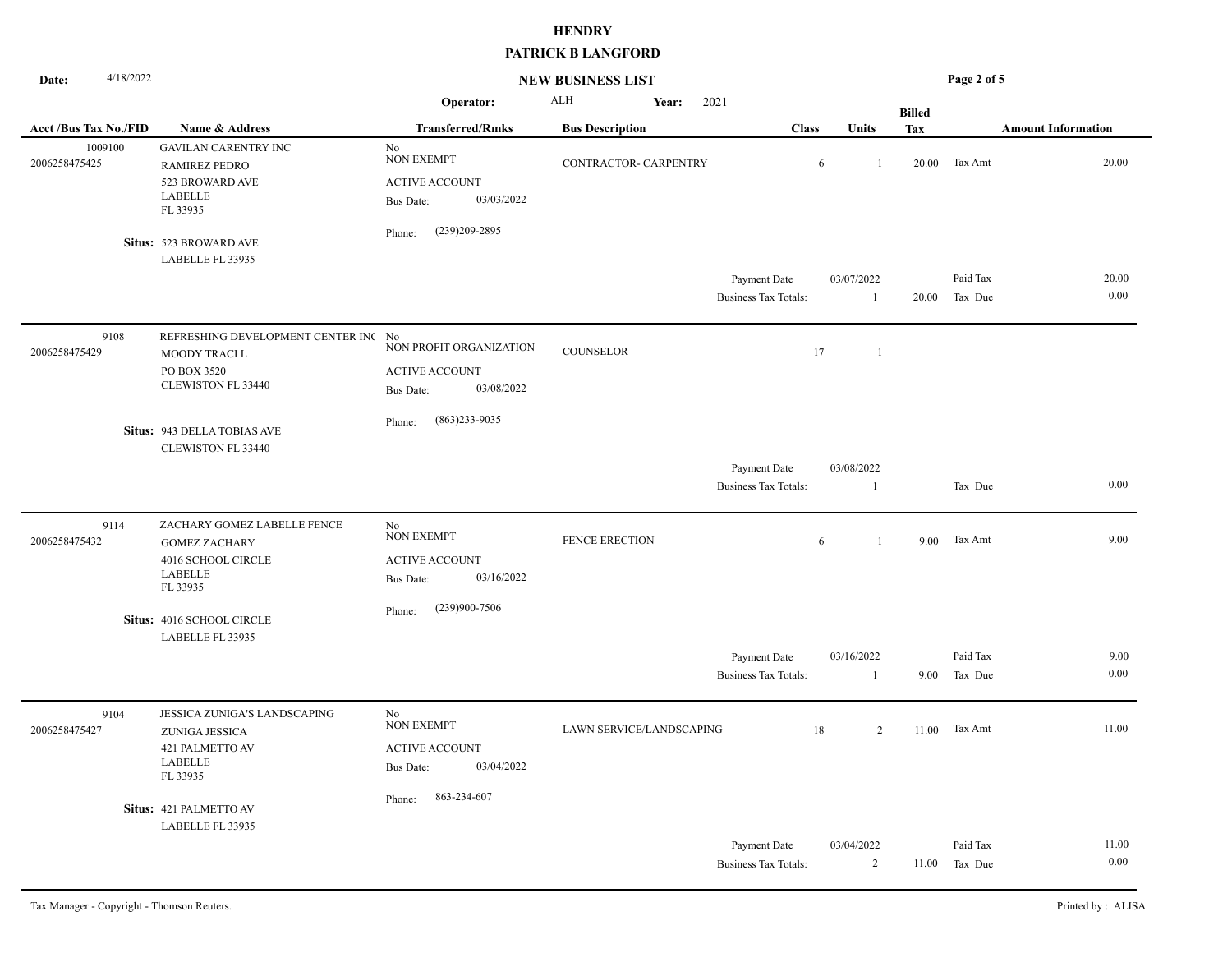| 4/18/2022<br>Date:           |                                                                                                          | <b>NEW BUSINESS LIST</b>                                                           |                          |       | Page 3 of 5                                 |                      |               |                     |                           |
|------------------------------|----------------------------------------------------------------------------------------------------------|------------------------------------------------------------------------------------|--------------------------|-------|---------------------------------------------|----------------------|---------------|---------------------|---------------------------|
|                              |                                                                                                          | Operator:                                                                          | ALH                      | Year: | 2021                                        |                      | <b>Billed</b> |                     |                           |
| <b>Acct /Bus Tax No./FID</b> | Name & Address                                                                                           | <b>Transferred/Rmks</b>                                                            | <b>Bus Description</b>   |       | <b>Class</b>                                | Units                | Tax           |                     | <b>Amount Information</b> |
| 9118<br>2006258475434        | BEST QUALITY SOD OF SWFL LLC<br>YOUNG ANTHONY<br><b>7824 3RD TERR</b><br><b>LEHIGH ACRES</b><br>FL 33936 | No<br><b>NON EXEMPT</b><br><b>ACTIVE ACCOUNT</b><br>03/28/2022<br><b>Bus Date:</b> | LAWN SERVICE/LANDSCAPING |       |                                             | 18<br>6              | 11.00         | Tax Amt             | 11.00                     |
|                              | Situs: 7824 3RD TERR                                                                                     | $(239)841 - 6620$<br>Phone:                                                        |                          |       |                                             |                      |               |                     |                           |
|                              | LEHIGH ACRES FL 33936                                                                                    |                                                                                    |                          |       | Payment Date<br><b>Business Tax Totals:</b> | 03/29/2022<br>6      | 11.00         | Paid Tax<br>Tax Due | 11.00<br>0.00             |
| 9106<br>2006258475428        | MYSTIC MARINE SERVICES<br>WILSHER DENNIS M<br>2152 BOATYARD RD<br><b>MOORE HAVEN</b><br>FL 33471         | No<br><b>NON EXEMPT</b><br><b>ACTIVE ACCOUNT</b><br>03/08/2022<br><b>Bus Date:</b> | MARINE SERVICE & REPAIR  |       |                                             | 18<br>$\overline{1}$ | 11.00         | Tax Amt             | 11.00                     |
|                              | Situs: 2152 BOATYARD RD<br>MOORE HAVEN FL 33471                                                          | $(239)297 - 7928$<br>Phone:                                                        |                          |       |                                             |                      |               |                     |                           |
|                              |                                                                                                          |                                                                                    |                          |       | Payment Date                                | 03/09/2022           |               | Paid Tax            | 11.00                     |
|                              |                                                                                                          |                                                                                    |                          |       | <b>Business Tax Totals:</b>                 | $\mathbf{1}$         | 11.00         | Tax Due             | 0.00                      |
| 9132<br>2006258475441        | TANIA S HAIR DESIGNER CORP<br><b>MULIT TANIA</b><br>980 ANVIL CIR UNIT 103<br>LABELLE<br>FL 33935        | No<br><b>NON EXEMPT</b><br><b>ACTIVE ACCOUNT</b><br>03/31/2022<br><b>Bus Date:</b> | PERMANANT STORE          |       |                                             | 19<br>1000           | 15.00         | Tax Amt             | 15.00                     |
|                              | Situs: 980 ANVIL CIR UNIT 103                                                                            | $(786)916-9640$<br>Phone:                                                          |                          |       |                                             |                      |               |                     |                           |
|                              | LABELLE FL 33935                                                                                         |                                                                                    |                          |       |                                             |                      |               |                     |                           |
|                              |                                                                                                          |                                                                                    |                          |       | Payment Date<br><b>Business Tax Totals:</b> | 03/31/2022<br>1000   | 15.00         | Paid Tax<br>Tax Due | 15.00<br>0.00             |
| 1009130<br>2006258475440     | TANIAS HAIR DESIGNER CORP<br><b>MULET TANIA</b><br>980 ANVIL CIR UNIT 103<br><b>LABELLE</b><br>FL 33935  | No<br><b>NON EXEMPT</b><br><b>ACTIVE ACCOUNT</b><br>03/31/2022<br><b>Bus Date:</b> | PERMANANT STORE          |       |                                             | 19<br>1000           |               | 15.00 Tax Amt       | 15.00                     |
|                              | Situs: 980 ANVIL CIR UNIT 103<br>LABELLE FL 33935                                                        | $(786)916-9640$<br>Phone:                                                          |                          |       |                                             |                      |               |                     |                           |
|                              |                                                                                                          |                                                                                    |                          |       | Payment Date<br><b>Business Tax Totals:</b> | 03/31/2022<br>1000   | 15.00         | Paid Tax<br>Tax Due | 15.00<br>0.00             |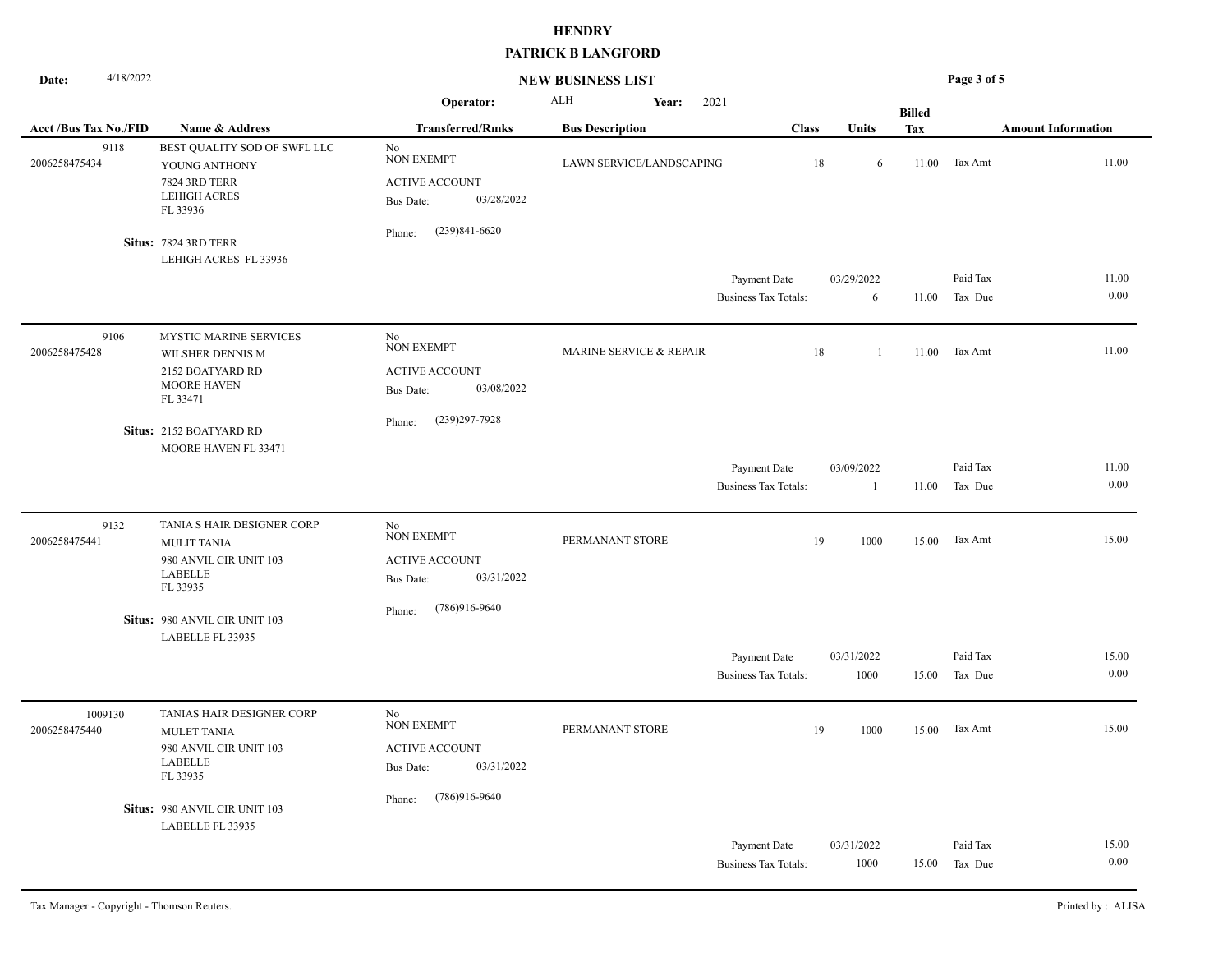| 4/18/2022<br>Date:          |                                                                                                                   | <b>NEW BUSINESS LIST</b>                                                           |                        | Page 4 of 5                                 |                            |               |                                      |
|-----------------------------|-------------------------------------------------------------------------------------------------------------------|------------------------------------------------------------------------------------|------------------------|---------------------------------------------|----------------------------|---------------|--------------------------------------|
|                             |                                                                                                                   | Operator:                                                                          | ALH                    | 2021<br>Year:                               |                            | <b>Billed</b> |                                      |
| <b>Acct/Bus Tax No./FID</b> | Name & Address                                                                                                    | <b>Transferred/Rmks</b>                                                            | <b>Bus Description</b> | <b>Class</b>                                | Units                      | Tax           | <b>Amount Information</b>            |
| 9116<br>2006258475433       | TEMPCO PEST CONTROL INC<br><b>RYAN MICHAEL</b><br>PO BOX 50397<br>FORT MYERS FL 33994                             | No<br><b>NON EXEMPT</b><br><b>ACTIVE ACCOUNT</b><br>03/24/2022<br>Bus Date:        | PEST CONTROL           |                                             | 18<br>25                   | 11.00         | 11.00<br>Tax Amt                     |
|                             | Situs: 2736 FORT DENAUD RD<br>FORT DENAUD FL 33935                                                                | $(239)693 - 2330$<br>Phone:                                                        |                        |                                             |                            |               |                                      |
|                             |                                                                                                                   |                                                                                    |                        | Payment Date<br><b>Business Tax Totals:</b> | 03/24/2022<br>25           | 11.00         | Paid Tax<br>11.00<br>0.00<br>Tax Due |
| 9112<br>2006258475431       | APPLY THE PRESSURE WASHER LLC<br><b>CASSEUS STERLIN</b><br>60 JIM KULCEY DR APT 401<br><b>LABELLE</b><br>FL 33935 | No<br><b>NON EXEMPT</b><br><b>ACTIVE ACCOUNT</b><br>03/15/2022<br><b>Bus Date:</b> | PRESSURE WASHING       |                                             | 18<br>-1                   | 11.00         | 11.00<br>Tax Amt                     |
|                             | Situs: 60 JIM KULCEY DR APT 401<br>LABELLE FL 33935                                                               | $(252)347 - 3820$<br>Phone:                                                        |                        |                                             |                            |               |                                      |
|                             |                                                                                                                   |                                                                                    |                        | Payment Date<br><b>Business Tax Totals:</b> | 03/15/2022<br>$\mathbf{1}$ | 11.00         | Paid Tax<br>11.00<br>0.00<br>Tax Due |
| 9124<br>2006258475437       | TANIA S HAIR DESIGNER CORP<br><b>MULET TANIA</b><br>980 ANVIL CIR UNIT 103<br><b>LABELLE</b><br>FL 33935          | No<br><b>NON EXEMPT</b><br><b>ACTIVE ACCOUNT</b><br>03/31/2022<br><b>Bus Date:</b> | <b>TATOO ARTIST</b>    |                                             | 18<br>2                    | 11.00         | 11.00<br>Tax Amt                     |
|                             | Situs: 980 ANVIL CIR UNIT 103<br>LABELLE FL 33935                                                                 | $(786)916-9640$<br>Phone:                                                          |                        |                                             |                            |               |                                      |
|                             |                                                                                                                   |                                                                                    |                        | Payment Date<br><b>Business Tax Totals:</b> | 03/31/2022<br>2            | 11.00         | Paid Tax<br>11.00<br>0.00<br>Tax Due |
| 1009122<br>2006258475436    | TANIA S HAIR DESIGNER CORP<br><b>MULET TANIA</b><br>980 ANVIL CIR - UNIT 103<br><b>LABELLE</b><br>FL 33935        | No<br><b>NON EXEMPT</b><br><b>ACTIVE ACCOUNT</b><br>03/31/2022<br><b>Bus Date:</b> | <b>TATOO ARTIST</b>    |                                             | 18<br>2                    | 20.00         | 20.00<br>Tax Amt                     |
|                             | Situs: 980 ANVIL CIR - UNIT 103<br>LABELLE FL 33935                                                               | $(786)916-9640$<br>Phone:                                                          |                        |                                             |                            |               |                                      |
|                             |                                                                                                                   |                                                                                    |                        | Payment Date<br><b>Business Tax Totals:</b> | 03/31/2022<br>2            | 20.00         | Paid Tax<br>20.00<br>0.00<br>Tax Due |